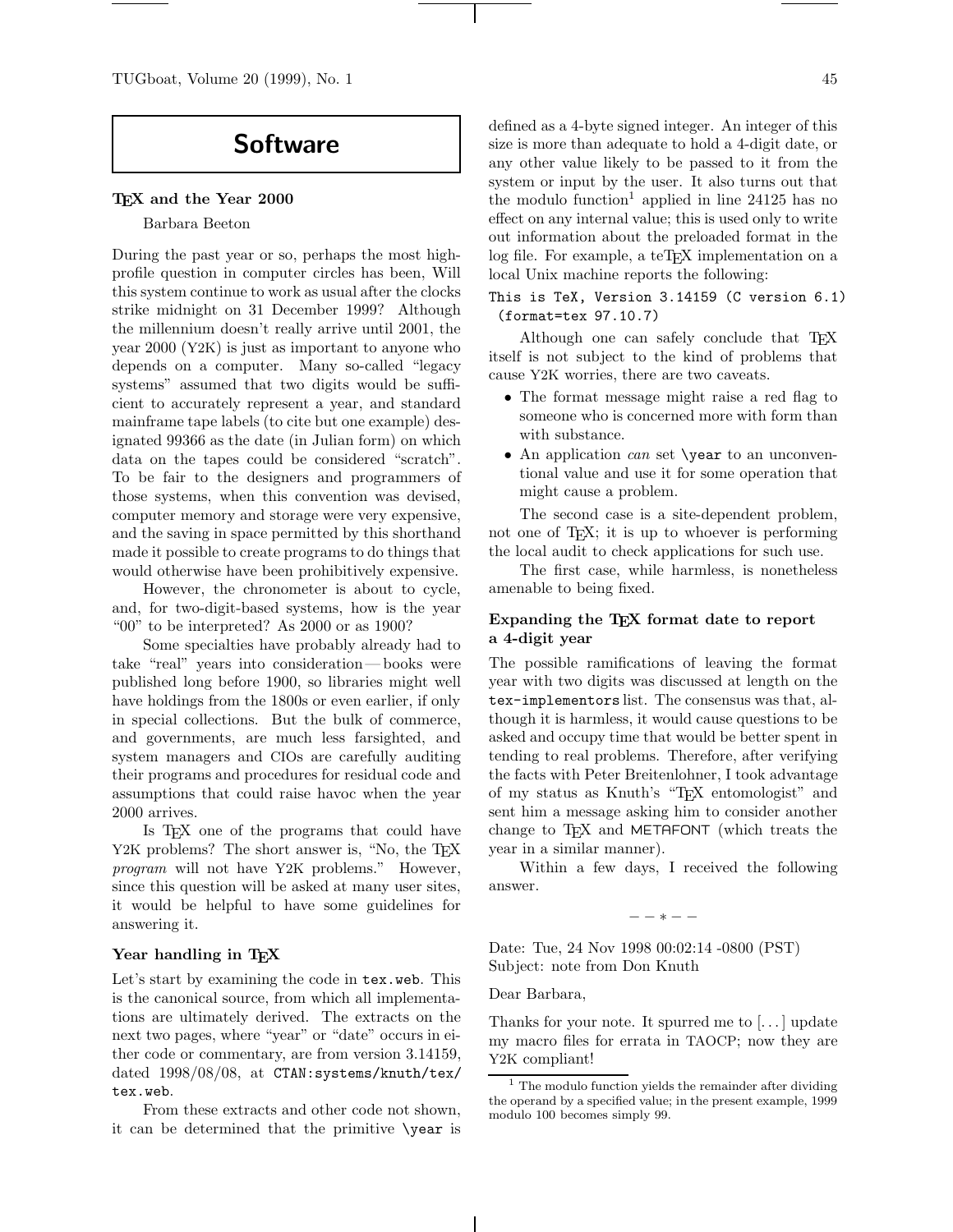#### **Extracts from** tex.web **3.14159 containing "year" or "date"**

- 2137: (Actually there are three places where \TeX\ uses |div| with a possibly negative numerator. These are harmless; see |div| in the index. Also if the user sets the  $\{\{\theta\}$  or the  $\{\{\gamma\}$  to a negative value, some diagnostic information will involve negative-numerator division. The same remarks apply for |mod| as well as for |div|.)
- 4918: @d time\_code=20 {current time of day} @d day\_code=21 {current day of the month} @d month\_code=22 {current month of the year} @d year\_code=23 {current year of our Lord}
- 4981: @d time==int\_par(time\_code) @d day==int\_par(day\_code) @d month==int\_par(month\_code) @d year==int\_par(year\_code)
- 5045: time\_code:print\_esc("time"); day\_code:print\_esc("day"); month\_code:print\_esc("month"); year\_code:print\_esc("year");
- 5130: primitive("time",assign\_int,int\_base+time\_code);@/ @!@:time\_}{\.{\\time} primitive@> primitive("day",assign\_int,int\_base+day\_code);@/ @!@:day\_}{\.{\\day} primitive@> primitive("month",assign\_int,int\_base+month\_code);@/ @!@:month\_}{\.{\\month} primitive@> primitive("year",assign\_int,int\_base+year\_code);@/ @!@:year\_}{\.{\\year} primitive@>
- 5218: @ The following procedure, which is called just before \TeX\ initializes its input and output, establishes the initial values of the date and time. @^system dependencies@> Since standard \PASCAL\ cannot provide such information, something special is needed. The program here simply specifies July 4, 1776, at noon; but users probably want a better approximation to the truth.

@p procedure fix\_date\_and\_time; begin time:=12\*60; {minutes since midnight} day:=4; {fourth day of the month} month:=7; {seventh month of the year} year:=1776; {Anno Domini} end;

- 10292: @<Print the banner line, including the date and time@>;
- 10322: @ @<Print the banner...@>= begin wlog(banner); slow\_print(format\_ident); print(" "); print\_int(day); print\_char(" "); months:='JANFEBMARAPRMAYJUNJULAUGSEPOCTNOVDEC'; for k:=3\*month-2 to 3\*month do wlog(months[k]); print\_char(" "); print\_int(year); print\_char(" "); print\_two(time div 60); print\_char(":"); print\_two(time mod 60); end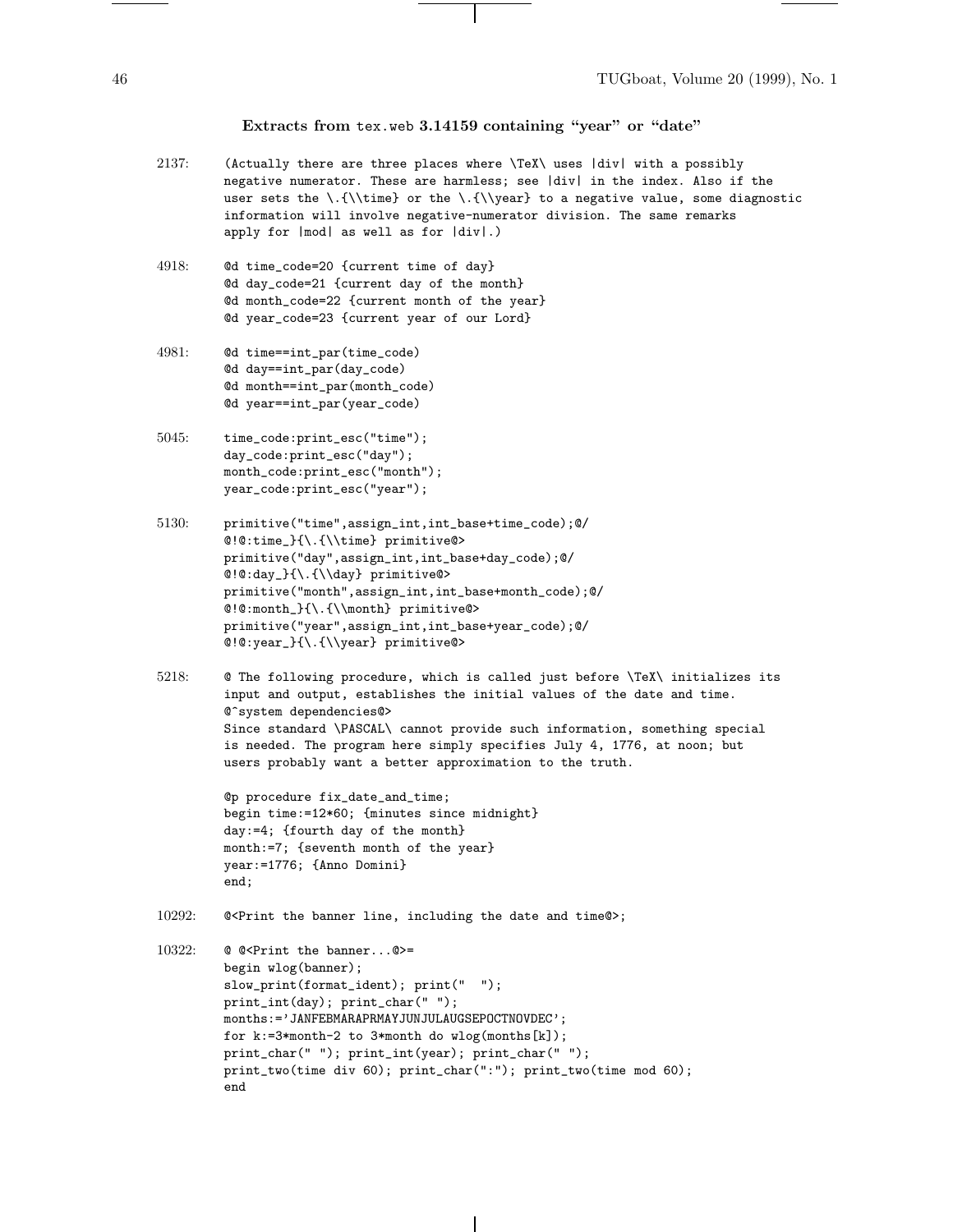TUGboat, Volume 20 (1999), No. 1 47

 $\frac{1}{\sqrt{2\pi}}\left( \frac{1}{\sqrt{2\pi}}\right) \left( \frac{1}{\sqrt{2\pi}}\right) \left( \frac{1}{\sqrt{2\pi}}\right) \left( \frac{1}{\sqrt{2\pi}}\right) \left( \frac{1}{\sqrt{2\pi}}\right) \left( \frac{1}{\sqrt{2\pi}}\right) \left( \frac{1}{\sqrt{2\pi}}\right) \left( \frac{1}{\sqrt{2\pi}}\right) \left( \frac{1}{\sqrt{2\pi}}\right) \left( \frac{1}{\sqrt{2\pi}}\right) \left( \frac{1}{\sqrt{2\pi}}\right) \left( \frac{1}{\sqrt$ 

| 11630: | @ The preamble contains basic information about the file as a whole. As<br>stated above, there are six parameters:<br>\$\$\hbox{ @!i[1]   @!num[4]   @!den[4]   @!mag[4]   @!k[1]   @!x[k] .}\$\$<br>The  i  byte identifies \.{DVI} format; currently this byte is always set<br>to~2. (The value   i=3  is currently used for an extended format that<br>allows a mixture of right-to-left and left-to-right typesetting.<br>Some day we will set $ i=4 $ , when \. {DVI} format makes another<br>incompatible change---perhaps in the year 2048.)                                                                                                                                                                                                                                                                                                                                        |
|--------|---------------------------------------------------------------------------------------------------------------------------------------------------------------------------------------------------------------------------------------------------------------------------------------------------------------------------------------------------------------------------------------------------------------------------------------------------------------------------------------------------------------------------------------------------------------------------------------------------------------------------------------------------------------------------------------------------------------------------------------------------------------------------------------------------------------------------------------------------------------------------------------------|
| 12252: | @ @ <initialize as="" begins@="" variables=""  ship_out ="">=<br/>dvi_h:=0; dvi_v:=0; cur_h:=h_offset; dvi_f:=null_font;<br/>ensure_dvi_open;<br/>if total_pages=0 then<br/>begin dvi_out(pre); dvi_out(id_byte); {output the preamble}<br/>@^preamble of \.{DVI} file@&gt;<br/>dvi_four(25400000); dvi_four(473628672); {conversion ratio for sp}<br/>prepare_mag; dvi_four(mag); {magnification factor is frozen}<br/>old_setting:=selector; selector:=new_string;<br/>print(" TeX output ");    print_int(year);    print_char(".");<br/>print_two(month);    print_char(".");    print_two(day);<br/>print_char(":");    print_two(time div 60);<br/>print_two(time mod 60);<br/>selector:=old_setting; dvi_out(cur_length);<br/>for s:=str_start[str_ptr] to pool_ptr-1 do dvi_out(so(str_pool[s]));<br/>pool_ptr:=str_start[str_ptr]; {flush the current string}<br/>end</initialize> |
| 23668: | The global variable   format_ident  is a string that is printed right<br>after the  banner  line when \TeX\ is ready to start. For \. {INITEX} this<br>string says simply '\.{(INITEX)}'; for other versions of \TeX\ it says,<br>for example, '\.{(preloaded format=plain 82.11.19)}', showing the year,<br>month, and day that the format file was created. We have  format_ident=0 <br>before \TeX's tables are loaded.                                                                                                                                                                                                                                                                                                                                                                                                                                                                  |
| 24122: | @ @ <create the=""  format_ident @="">=<br/>selector:=new_string;<br/>print(" (preloaded format=");    print(job_name);    print_char(" ");<br/>print_int(year mod 100); print_char(".");<br/>print_int(month);    print_char(".");    print_int(day);    print_char(")");</create>                                                                                                                                                                                                                                                                                                                                                                                                                                                                                                                                                                                                         |
| 24214: | initialize; {set global variables to their starting values}<br>@!init if not get_strings_started then goto final_end;<br>init_prim; {call  primitive  for each primitive}<br>init_str_ptr:=str_ptr;    init_pool_ptr:=pool_ptr;    fix_date_and_time;<br>tini@/                                                                                                                                                                                                                                                                                                                                                                                                                                                                                                                                                                                                                             |
| 24358: | @ <get first="" line@="" the="">=<br/>begin @<initialize input="" routines@="" the="">;<br/>if (format_ident=0)or(buffer[loc]="&amp;") then<br/>begin if format_ident&lt;&gt;0 then initialize; {erase preloaded format}<br/>if not open_fmt_file then goto final_end;<br/>if not load_fmt_file then<br/>begin w_close(fmt_file); goto final_end;<br/>end;<br/><math>w_{\text{-}}close(fmt_{\text{-}}file);</math><br/>while (loc<limit)and(buffer[loc]=" ")="" do="" incr(loc);<br="">end;<br/>if end_line_char_inactive then decr(limit)<br/>else buffer[limit]:=end_line_char;<br/>fix_date_and_time;0/</limit)and(buffer[loc]="></initialize></get>                                                                                                                                                                                                                                     |

 $\overline{1}$ 

 $\sim$  100  $\mu$  m  $\sim$ 

 $\overline{\mathbf{L}^{\mathbf{u}}(\mathbf{r})}$ 

 $\frac{1}{2}$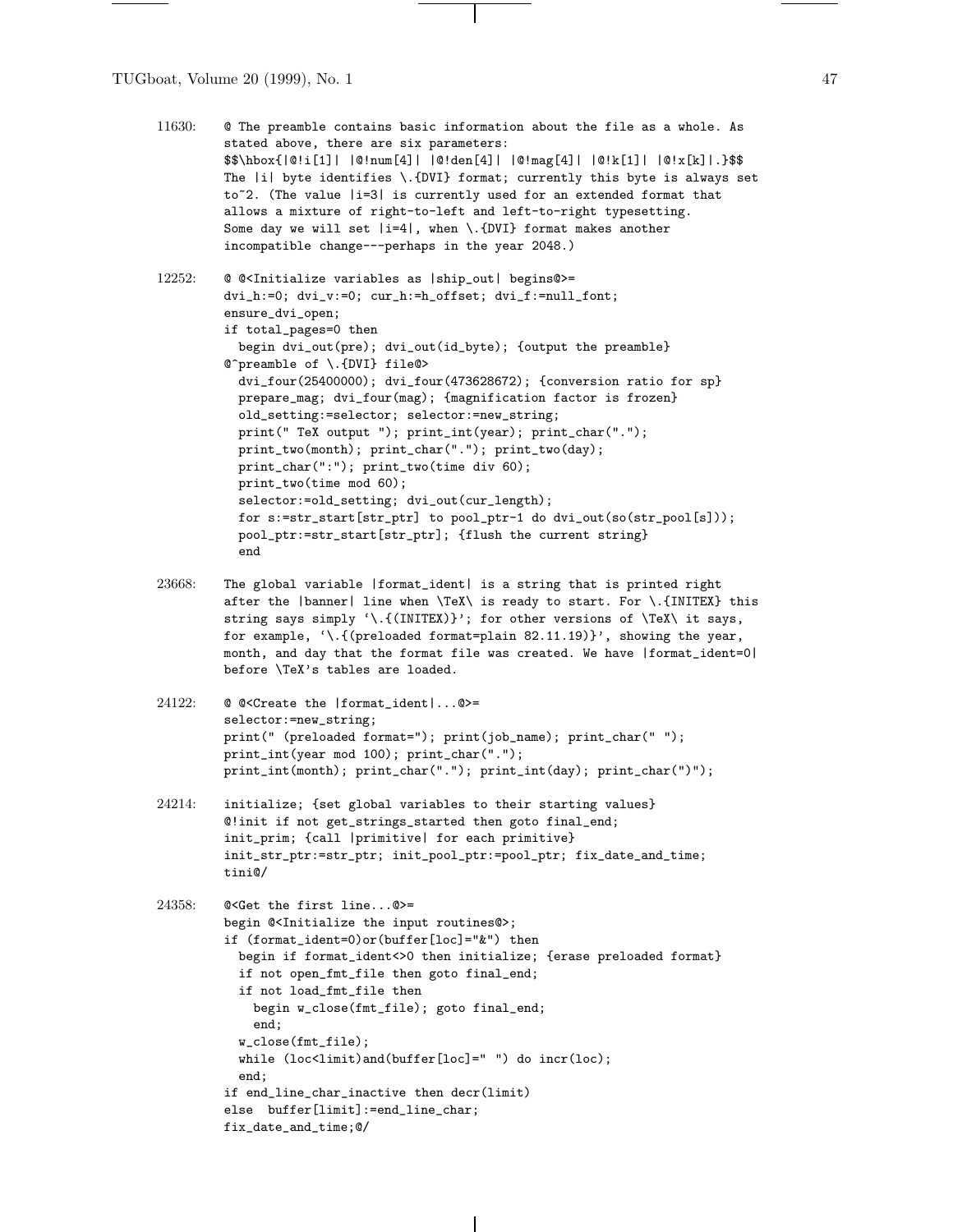Peter Breitenlohner's comments are 100% correct. Also, I might note that the METAFONT documentation already mentions that METAFONT (as it stands) cannot be run after the year 32767; the latter "problem" is not applicable however to TFX.

I agree that it would now be best to remove the "mod 100" from TEX module 1328 and from MF module 1200 (and from METAPOST in the corresponding place). I hereby give permission to implementors to make such changes in their change files. No change to the version numbers are needed.

I've actually made the changes in my personal copies of tex.web and mf.web and tex82.bug and mf85.bug and errata.eight and errata.tex; but those sources won't be updated at labrea until 2002.

I'm not changing page 23 of The  $T_F X book$  — where the example was probably my original motivation for cutting to two digits, since the example wouldn't fit on a single line otherwise — nor the corresponding page of The METAFONTbook. The format-identifier details are not an essential part of T<sub>EX</sub>'s actions.

Incidentally, I'm not considering this to be the "final bug" in TEX. But it may well turn out to be the final change ever made.

Cordially, Don

−−∗−−

Thus all implementors now have permission to make this change— it is official.

# **Status of TEX implementations**

While most implementors have probably made this change by now, I can confirm the changes for only those who have announced it publicly.

Most commercial implementors have done so, and have posted confirmation on their Web sites.

−−∗−−

**TrueTEX.** At http://truetex.com/y2k.htm, there is a general statement of the relevant issues.

TEX Year 2000 (Y2K) Issues in Summary

This page summarizes the year 2000 issues surrounding T<sub>F</sub>X and METAFONT, based on discussions in the newsgroup comp.text.tex and among the members of the mailing list tex-implementors@ ams.org. We attempt herein to merely set forth the chief matters at hand, without engaging the controversial aspects of what solutions should be taken.

1. Crashing: The programs TEX and META-FONT themselves will not crash due to dates.

(However, each executable implementation depends on a run-time library and an operating system, which should be evaluated in this regard.)

2. Timestamps: A 2-digit year is (a) printed in logfiles, and (b) stored in format file and base file time stamps. These items should not be of general concern, because they are intended for human readers and not as input to other programs.

On November 24, 1998, Donald Knuth granted an unusual permission to modify TEX and METAFONT to use 4-digit timestamps (nearly all implementations, such as web2c, had already been doing so), saying:

I agree that it would now be best to remove the "mod 100" from TFX module 1328 and from MF module 1200 (and from METAPOST in the corresponding place). I hereby give permission to implementors to make such changes in their change files. No change to the version numbers are needed. [As reported by Barbara Beeton on the  $text =$ implementors e-mail list.

This permission means that 4-digit timestamps, while changing the output of TEX and METAFONT slightly from the current autographs, still meet Knuth's authoritative standards required of software calling itself TEX or METAFONT.

- 3. The \year primitive: TEX TRIP certification, in the strictest sense, does not require that \year return a meaningful value (TEX may be certifiably implemented on platforms that do not even supply date reporting, such as standard Pascal). The TEXbook does define \year as "the current year of our Lord", which is the only correct meaning of \year for those implementations which can supply a meaningful value, which is to say nearly all of them. In short, TEX implementations should provide a value in \year giving a 4-digit year Anno Domini, or the value 1776 if the platform does not support a date function. TEX does not provide any state variables to indicate whether \year contains a meaningful value, and while 1776 could have been considered a signal value for a lack of meaning to \year, this is not a standardized requirement.
- 4. External software: The TEX corpus embodies many accessory programs, such as macro packages and DVI translators, which may compute dates from the value of \year (or rarely, from timestamps). Such accessories should be checked individually for correct behavior when \year is assumed to return a correct 4-digit \year value before and after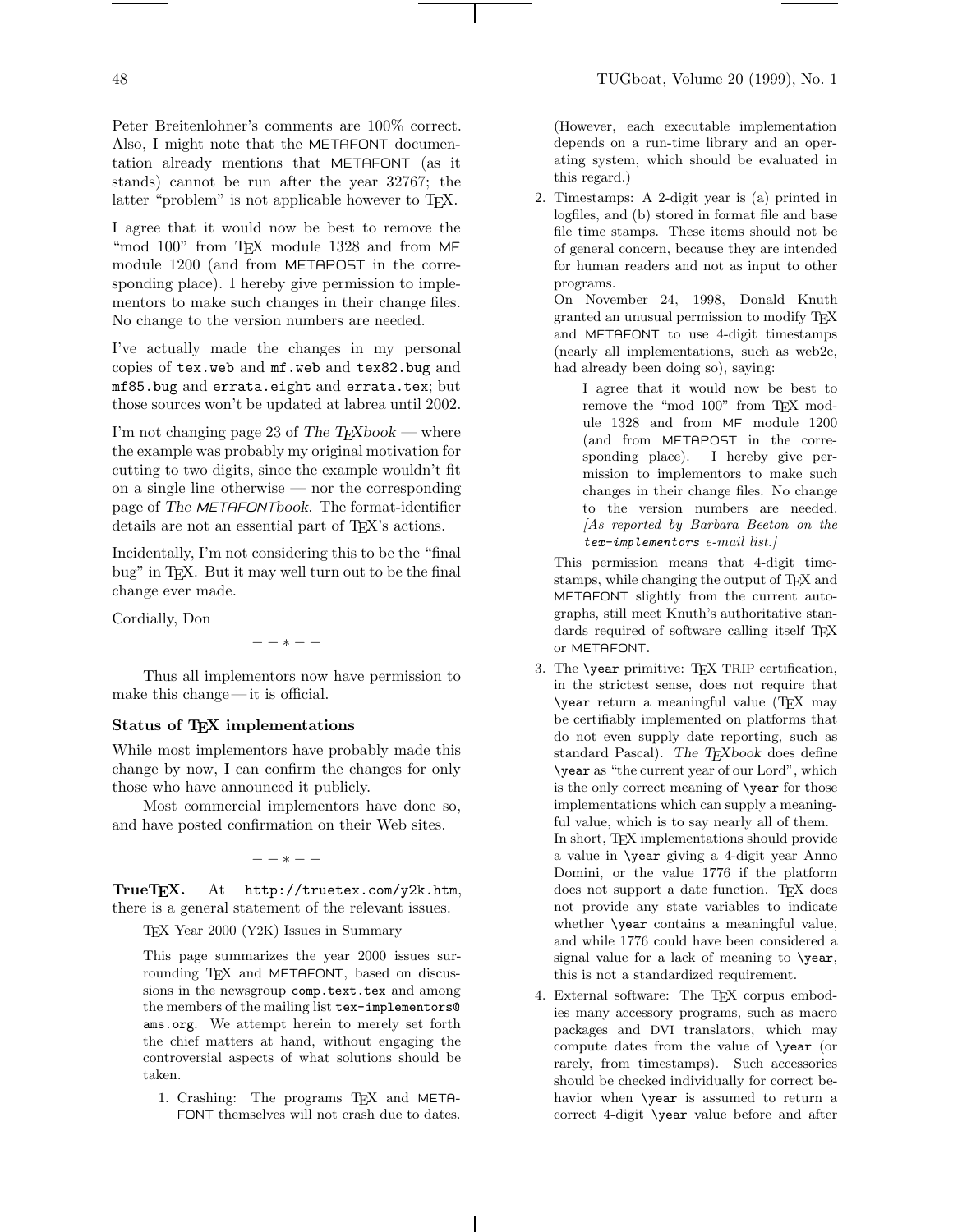2000. Accessories with an additional "defensive level" of correctness will behave reasonably when \year contains a two-digit value or a meaningless value such as 1776.

See the TrueTEX home page at http://truetex. com.

−−∗−−

Other commercial T<sub>EX</sub> Web sites are more productspecific.

**Blue Sky Research.** A statement about Macintosh and Textures appears at http://www.bluesky. com/y2knote.html:

## **Year 2000 Compliance**

As you may or may not know, the Macintosh in general has been Y2K compliant since it was first introduced in 1984. Contrast this with Microsoft's Windows software — even the Windows 95 version is not Y2K compliant, nor is their Windows NT 4.0! See Apple's year 2000 page on the web.

Likewise, most Macintosh software is built to handle the year 2000, and Textures is no exception. Don Knuth, the author of the T<sub>E</sub>X typesetting system and the multi-volume set "The Art of Computer Programming" was well ahead of the curve, and TEX has been Y2K compilant [sic.] since the 70's!

In short: Yes, Textures is Y2K compliant.

Apple Macintosh: the choice for the year 2000 and beyond  $;$ - $)$ 

−−∗−−

**PCTEX.** At http://www.pctex.com/iwhatnew. htm, there is a posting that says

Is PCTEX Year 2000 Compatible

Because PCTEX and accompanying macros etc. are operating system/date dependant, as long as you have taken proper precautions to ensure your operating system is year 2000 compliant, you will experience no change in operation, come January 1, 2000. If you need a verification letter for your files, click HERE.

The link connects to ftp://ftp.crl.com/users/ rw/pti/98765/yr2000.dvi.

−−∗−−

**Y&Y.** This statement appears at http://www. yandy.com/y2k.htm:

**Year 2000 (Y2K)**

**Relative to the Year 2000,**

**there are no date issues with Y&Y TEX System release 2.1**

Y&Y TFX uses only standard calls to the Microsoft C++ library and WIN32 API to manage the dates and times for files. The operating system sets the date and time arithmetic values based on what the PC's realtime clock provides. It is the operating system, the underlying BIOS, and the realtime clock upon which Y&Y software depends for Year 2000 compliance.

We do not embed or implement any algorithm of our own or any third party's to compute dates in any of our products.

TEX itself does not do any computation based on dates. It simply provides informational access to the dates and times obtained from the underlying operating system. The year is not truncated to two digits when offered to the user from inside TFX source code via the controlsequence \year, or in information output on screen or in the log file.

In addition, in release 2.1, the date recorded in the format file uses four digits for the year.

This information is provided "AS IS" without warranty of any kind, either express or implied. Any further question may be addressed to the attention of support@YandY.com.

−−∗−−

**MacKichan Software.** From the developers of Scientific Word and Scientific WorkPlace (which incorporates TrueTEX), at http://www.mackichan. com/products/y2k.htm:

Dear Sir or Madam:

In response to your inquiry about the MacKichan Software products and the Year 2000 problem, I can give you the following assurances:

#### **Scientific Notebook**:

Dates are not used in computations. We have run Scientific Notebook on a system that has had the date advanced beyond the year 2000 and have not experienced any problems. We do not anticipate any Year 2000 issues with this product.

#### **Scientific Word** and **WorkPlace**:

**Version 2.5:** Scientific Word and Scientific Work-Place 2.5 include as a component TrueT<sub>EX</sub> from Kinch Computer Company. Unfortunately, the version of TrueTEX included with Scientific Word 2.5 and Scientific WorkPlace 2.5 does not operate if you advance the date beyond the year 2000 (see Note below). Version 2.5 is **not** Year 2000 compliant. We expect to post on our web site new versions of the non-Y2K compliant portions of Version 2.5

**Version 3.0:** We received a new version of TrueTEX from Kinch Computer Company and it does not exhibit a problem if the date is advanced beyond the year 2000. Dates are not used in computations. We have run Scientific Word 3.0 and Scientific WorkPlace 3.0 on a system that has had the date advanced beyond the year 2000 and have not experienced any problems. We do not anticipate any Year 2000 issues with these products.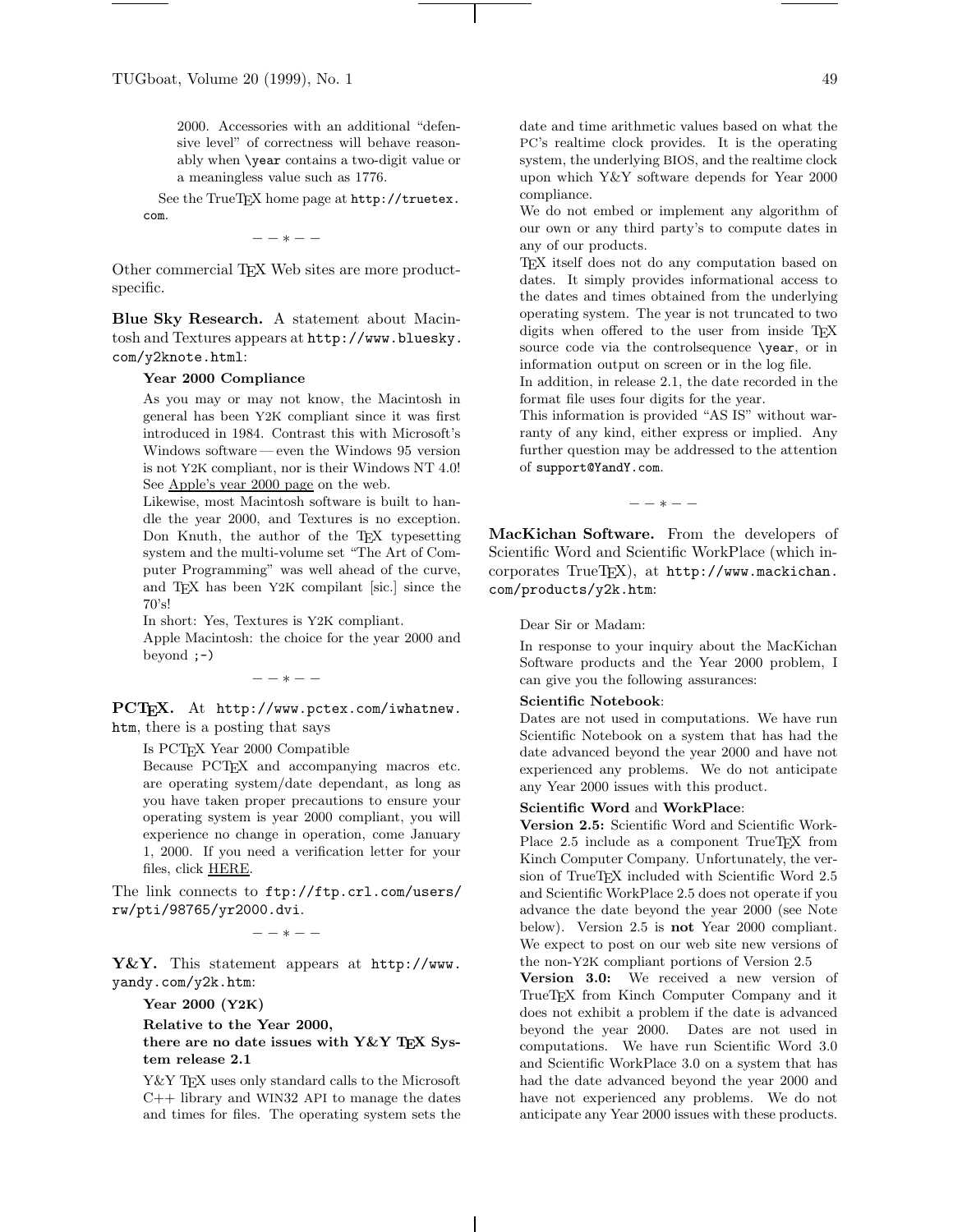Note: For the technically inquisitive, Kinch Computer Company reports that the failure of TrueTEX to run properly on a system with the date advanced beyond the year 2000 was corrected after updating to a newer version of the Microsoft C run-time library.

Sincerely,

Barry MacKichan President

−−∗−−

# **The bottom line**

It appears that anyone using the current version of a commercial implementation of TEX can be confident that no untoward results will come from TEX itself.

An article in the latest issue of NTG MAPS (Number 22, Voorjaar 1999, pages 136–141) con-

tains some additional information on freeware and shareware implementations of T<sub>E</sub>X.

Once again, please remember that it would be wise to observe the caution about possible side effects resulting from arithmetic manipulation of year values in *application code* written for use with TEX. Or, as someone wittily observed, they would not like to have to attest to the Y2K implications of David Carlisle's xii.tex as published in the last TUGboat (19(4), page 348).

Let us go forward confidently into the new year 00, and thence into the new millennium.

> Barbara Beeton American Mathematical Society P. O. Box 6248 Providence, RI 02940-6248 bnb@ams.org